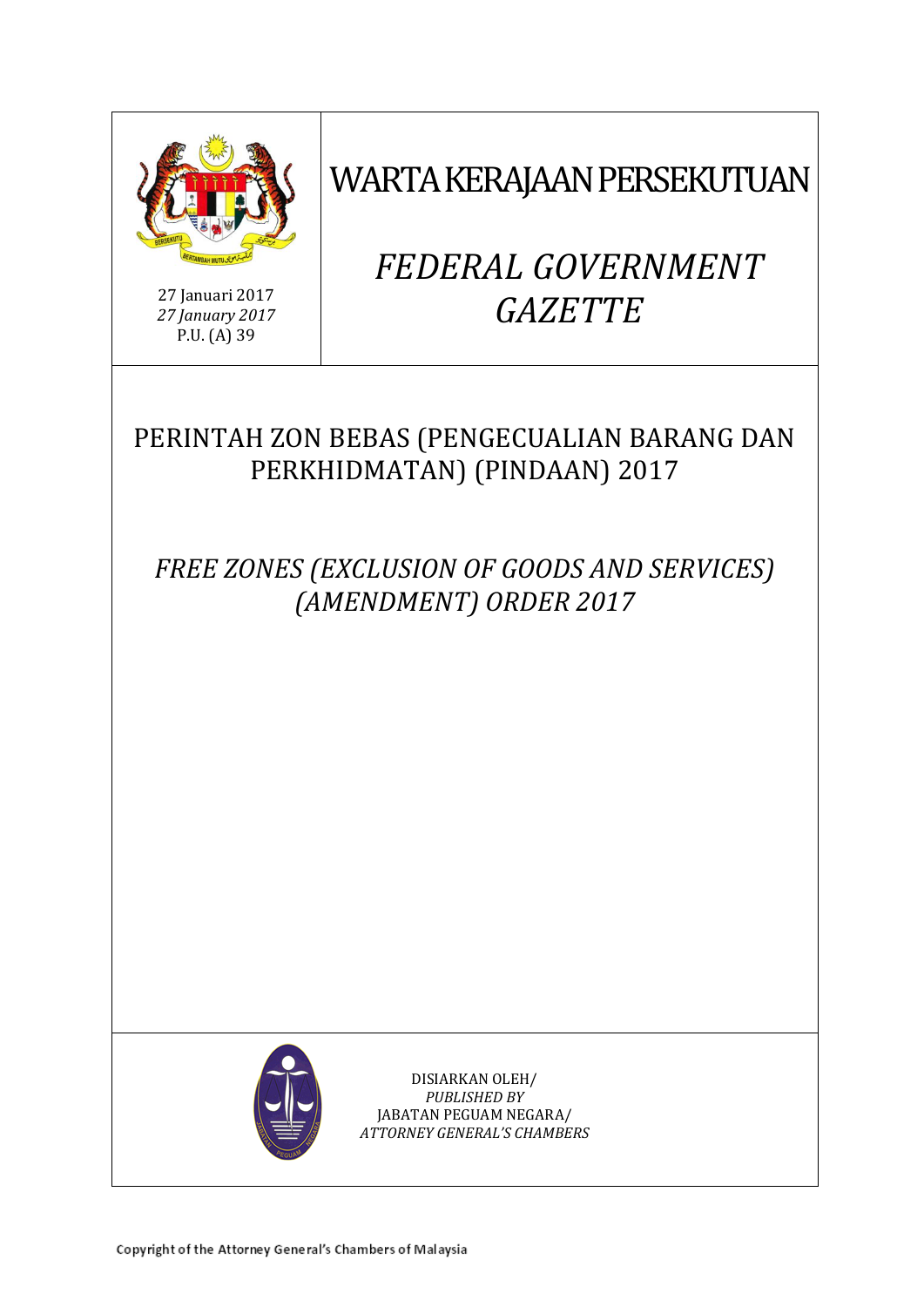#### AKTA ZON BEBAS 1990

### PERINTAH ZON BEBAS (PENGECUALIAN BARANG DAN PERKHIDMATAN) (PINDAAN) 2017

PADA menjalankan kuasa yang diberikan oleh subseksyen 6(1) Akta Zon Bebas 1990 [*Akta 438*], Menteri membuat perintah yang berikut:

#### **Nama dan permulaan kuat kuasa**

1. (1) Perintah ini bolehlah dinamakan **Perintah Zon Bebas (Pengecualian Barang dan Perkhidmatan) (Pindaan) 2017**.

(2) Perintah ini mula berkuat kuasa pada 1 Februari 2017.

#### **Pindaan Jadual**

2. Perintah Zon Bebas (Pengecualian Barang dan Perkhidmatan) 1998 [*P.U. (A) 459/1998*] dipinda dalam Jadual dengan memasukkan selepas butiran 11 butiran yang berikut:

"12. Liquor yang memabukkan, produk tembakau dan rokok, terpakai hanya bagi Kawasan Bebas Cukai Tasik Kenyir.".

Dibuat 20 Januari 2017 [SULIT KE.HT (96)667/07-16/T Klt.9 Sk.8; Perb. (c)0.9060/64(SK.1)(40); PN(PU2)485/VII]

> DATUK JOHARI BIN ABDUL GHANI *Menteri Kewangan Kedua*